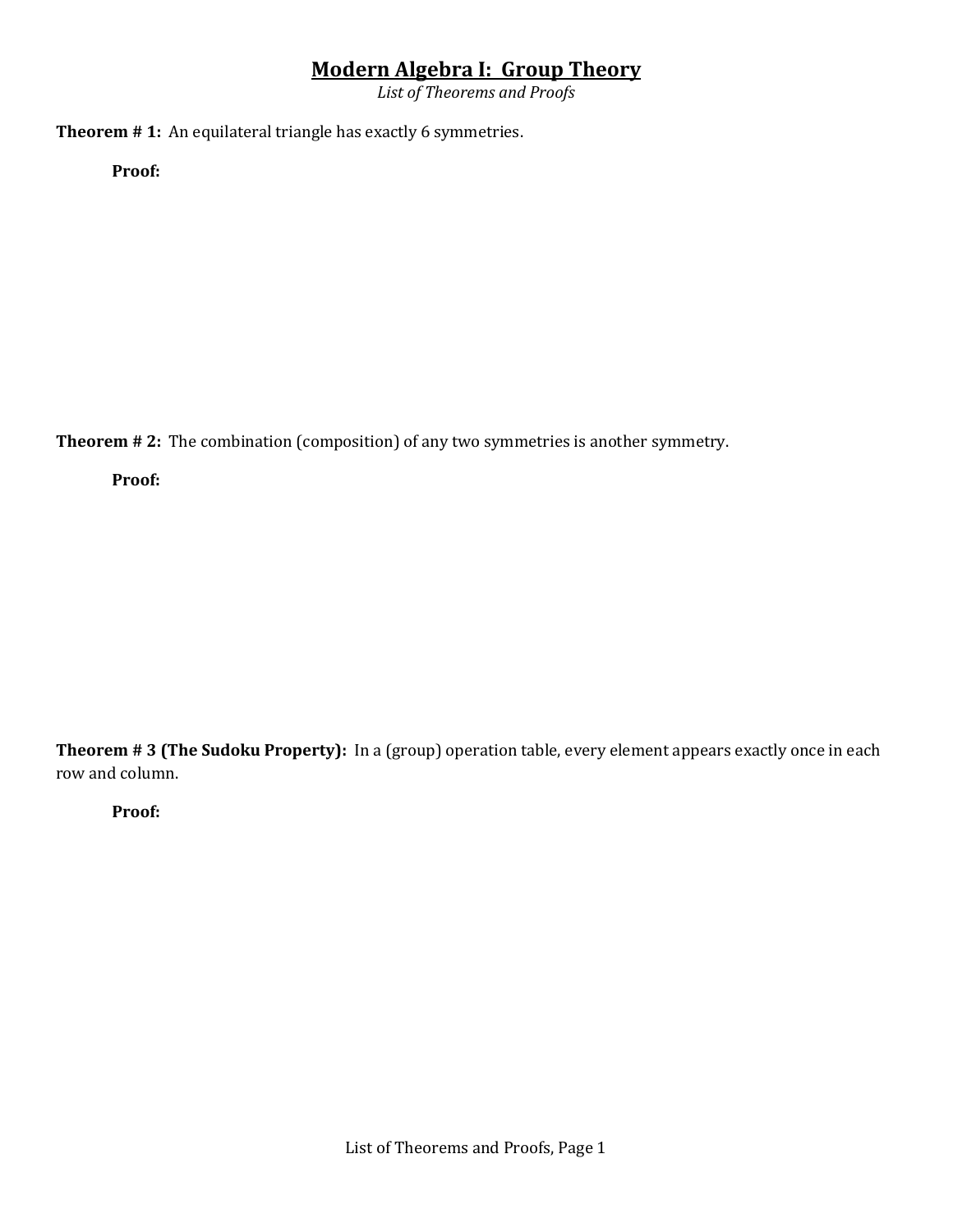*List of Theorems and Proofs*

**Theorem # 4 (The Cancellation Law):** Let a, b, c be symmetries (or, as we found out later, elements of a general group). Then  $ab = ac$  implies  $b = c$ .

**Proof:** 

**Theorem # 5 (Uniqueness of the Identity):** The identity element in a group is unique.

**Proof:** 

**Theorem # 6 (Uniqueness of Inverses):** Each element has exactly one inverse.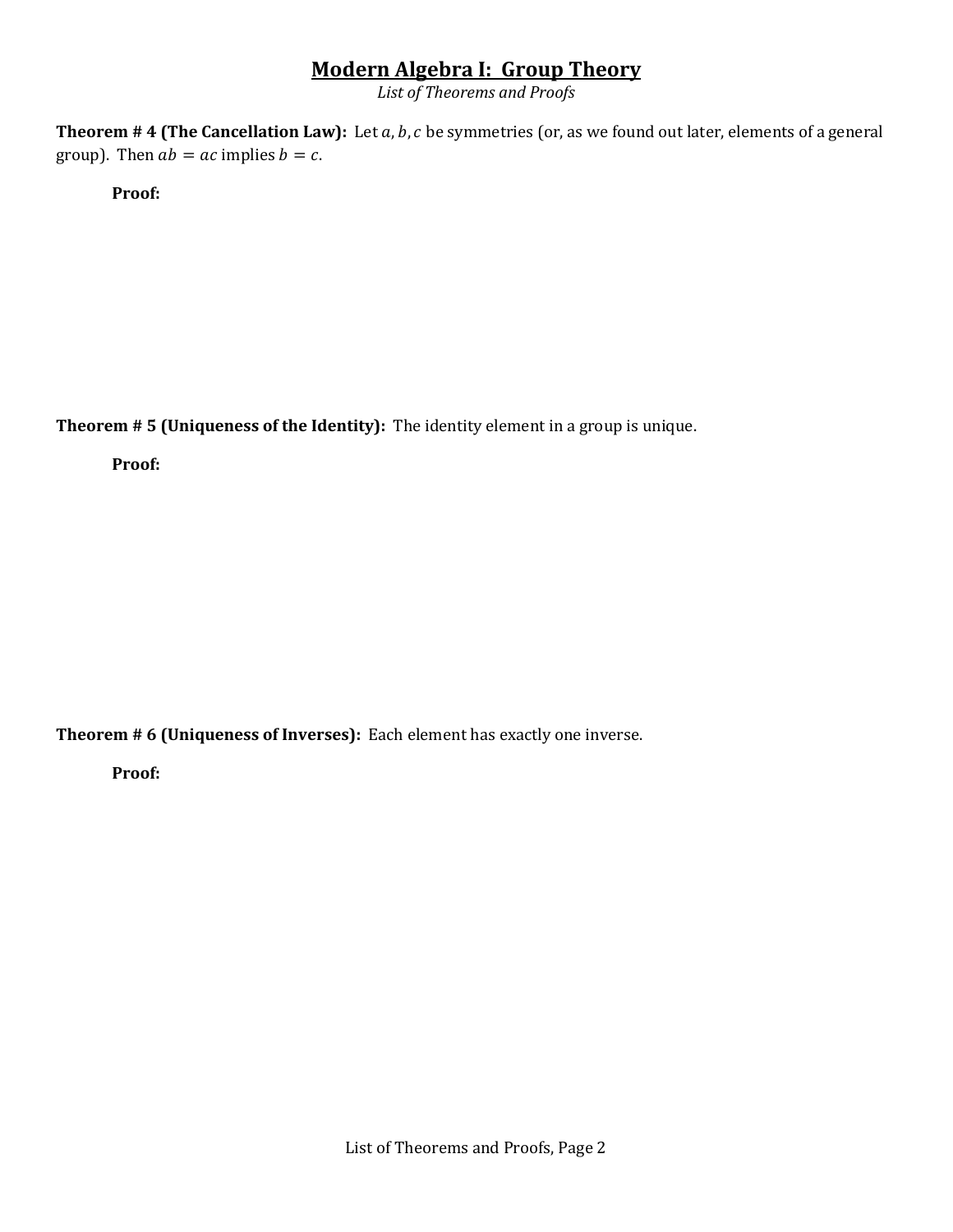*List of Theorems and Proofs*

**Theorem # 7:** A group G is abelian if and only if  $(ab)^2 = a^2b^2$ .

**Proof:** 

**Theorem # 8:**  $(ab)^{-1} = b^{-1}a^{-1}$  (that is, the inverse of ab is  $b^{-1}a^{-1}$ ).

**Proof:** 

**Theorem # 9:**  $(n\mathbb{Z}, +)$  is a subgroup of  $(\mathbb{Z}, +)$  for every  $n \in \mathbb{Z}$ .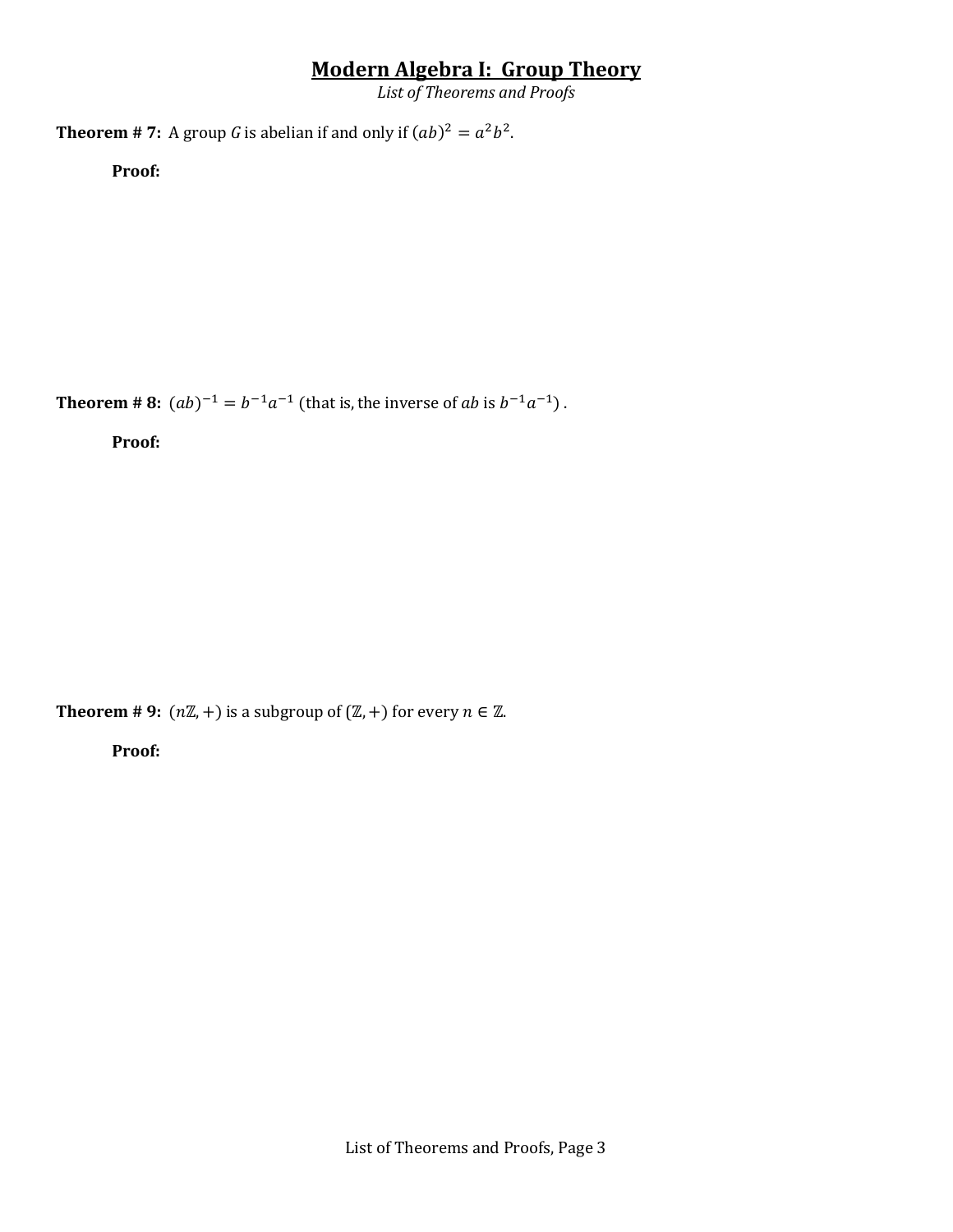*List of Theorems and Proofs*

**Theorem # 10 (The Subgroup Test):** A nonempty subset *H* of a group *G* is a subgroup if and only if *H* is closed under the operation of *G* and each element of *H* has its inverse in *H*.

**Proof:** 

**Theorem # 11:** Let *H* be a subgroup of *G*. Then the identity of *H* is the identity of *G*.

**Proof:** 

**Theorem** # 12: Let *H* be a subgroup of *G* and  $h \in H$ . Then the inverse of *h* in *H* is the inverse of *h* in *G*. **Proof:**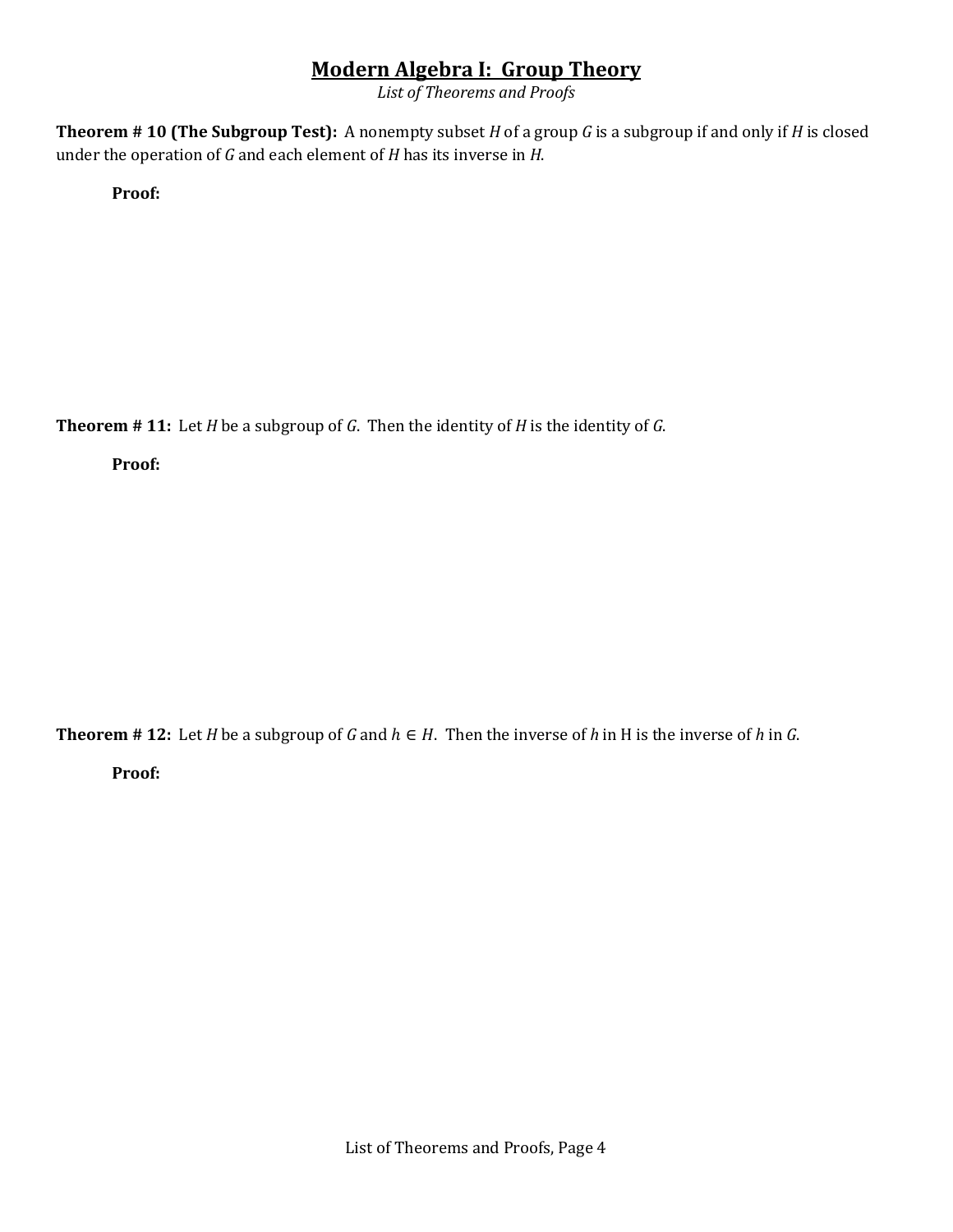*List of Theorems and Proofs*

**Theorem # 13 (The Finite Subgroup Test):** A nonempty finite subset *H* of a group *G* is a subgroup if and only if *H*  is closed under the operation of *G*.

**Proof:** 

**Theorem** # 14:  $(G, \cdot)$  and  $(H, *)$  are isomorphic groups. Then if *G* is abelian then *H* is abelian.

**Proof:** 

**Theorem** # 15: Suppose  $(G, \cdot)$  and  $(H, \cdot)$  are groups and  $\varphi: G \rightarrow H$  is an isomorphism. Then  $\varphi(e_G) = e_H$ .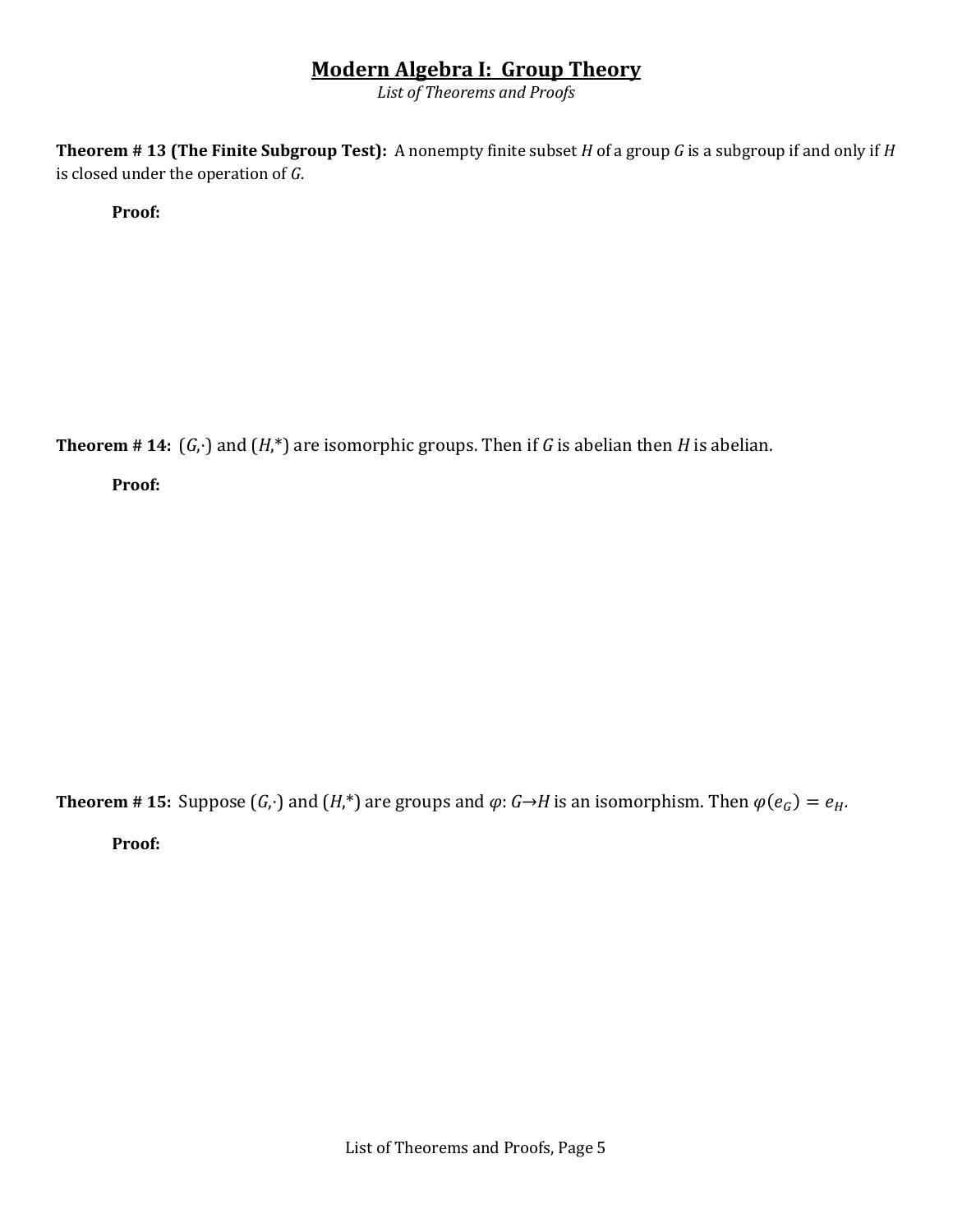*List of Theorems and Proofs*

**Theorem** # 16: Suppose  $(G, \cdot)$  and  $(H,^*)$  are groups and  $\varphi: G \rightarrow H$  is an isomorphism. Let  $a \in G$ , then  $\varphi(a)^{-1} =$  $\varphi(a^{-1})$ .

**Proof:** 

**Theorem** # **17:** Suppose  $(G, \cdot)$  and  $(H, \cdot)$  are groups and  $\varphi: G \rightarrow H$  is an isomorphism. Let  $a \in G$  and  $n \in N$ , then  $\varphi(a)^n = \varphi(a^n)$ .

**Proof:** 

**Theorem** # 18: Suppose  $(G, \cdot)$  and  $(H, \cdot)$  are groups and  $\varphi: G \rightarrow H$  is an isomorphism. Let  $a \in G$ . Then,  $|\varphi(a)|$ *=* |*a*|.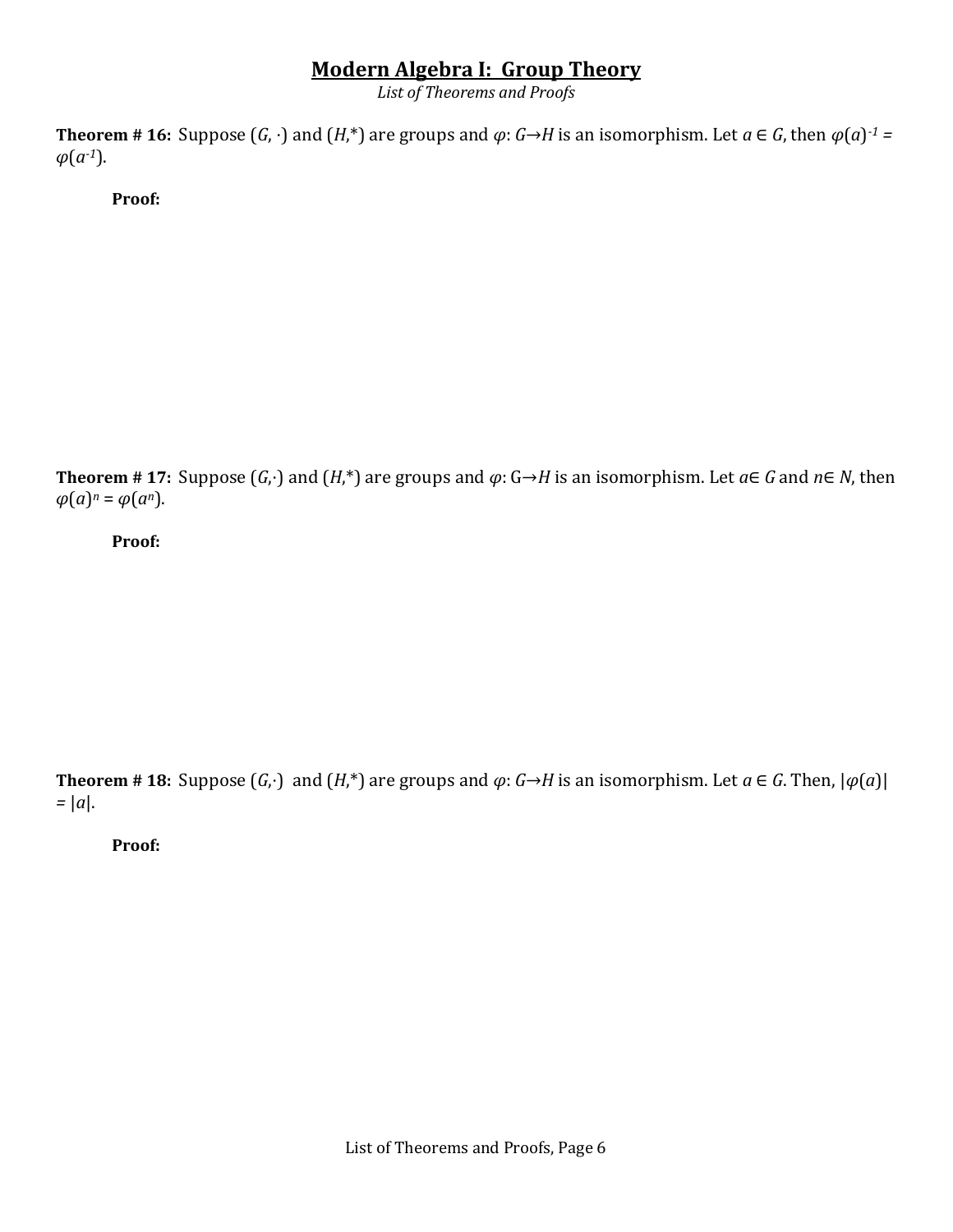*List of Theorems and Proofs*

**Theorem** # 19: Suppose  $(G, \cdot)$  and  $(H, \cdot)$  are groups and  $\varphi: G \rightarrow H$  is an isomorphism.

(1) If *G* is cyclic, then *H* is cyclic.

(2)If *G* is abelian, then *H* is abelian.

**Proof:** 

**Theorem** # 20: The inverse of an isomorphism is again an isomorphism. That is, if  $\varphi$ :  $G \rightarrow H$  is an isomorphism then  $\varphi^{-1}$ :  $H \to G$  is an isomorphism.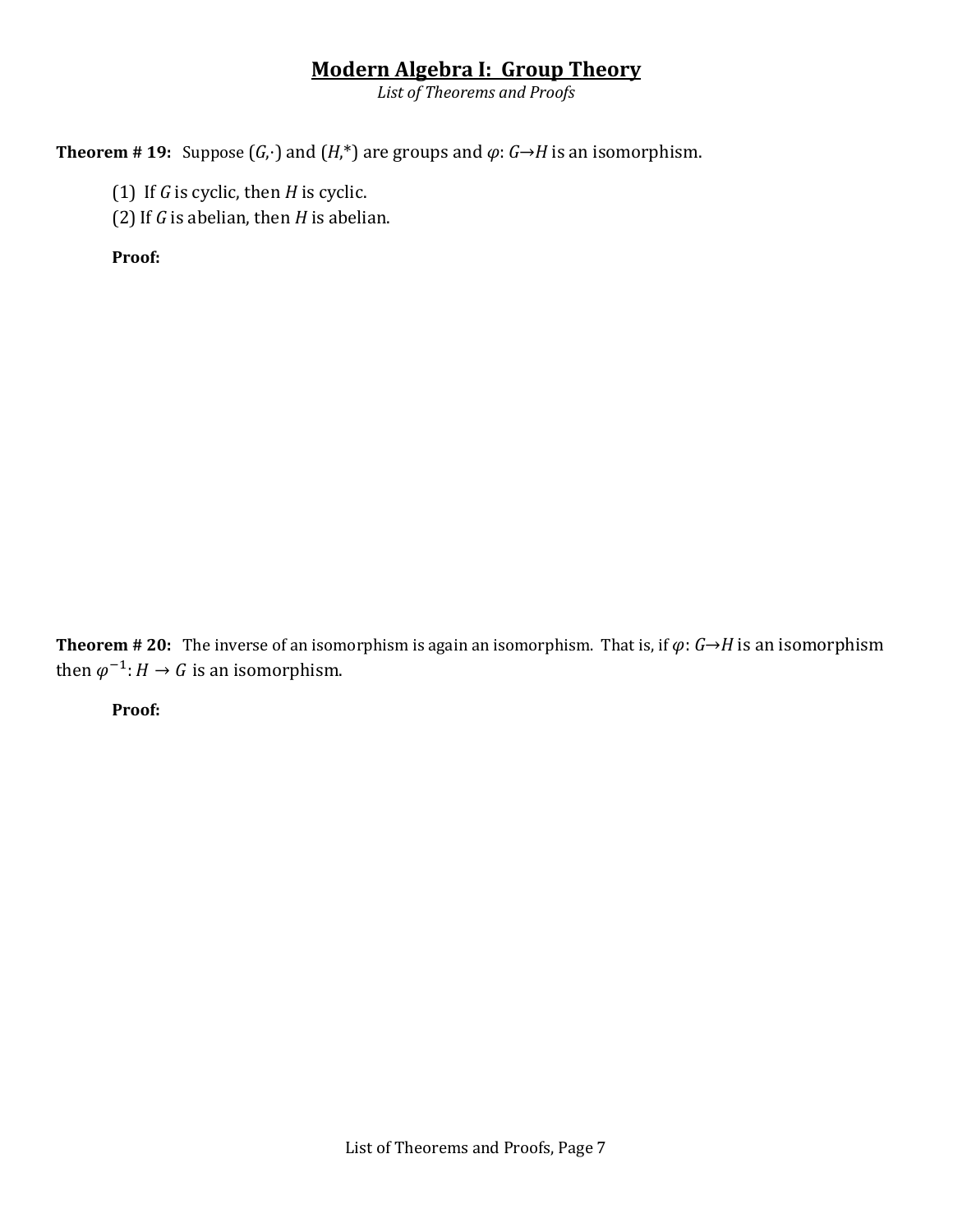**Theorem # 21:** The composition of two isomorphisms is an isomorphism. That is, if  $f: A \to B$  and  $g: B \to C$  are isomorphisms, then  $g \circ f : A \to C$  is an isomorphism.

**Proof:** 

**Theorem #22 (Equality of Cosets):** Let *G* be a group, *H* a subgroup of *G*, and  $a, b \in G$ . Then:

- (1)  $aH = bH$  if and only if  $a \in bH$ ,
- (2)  $aH = bH$  if and only if  $a^{-1}b \in H$ .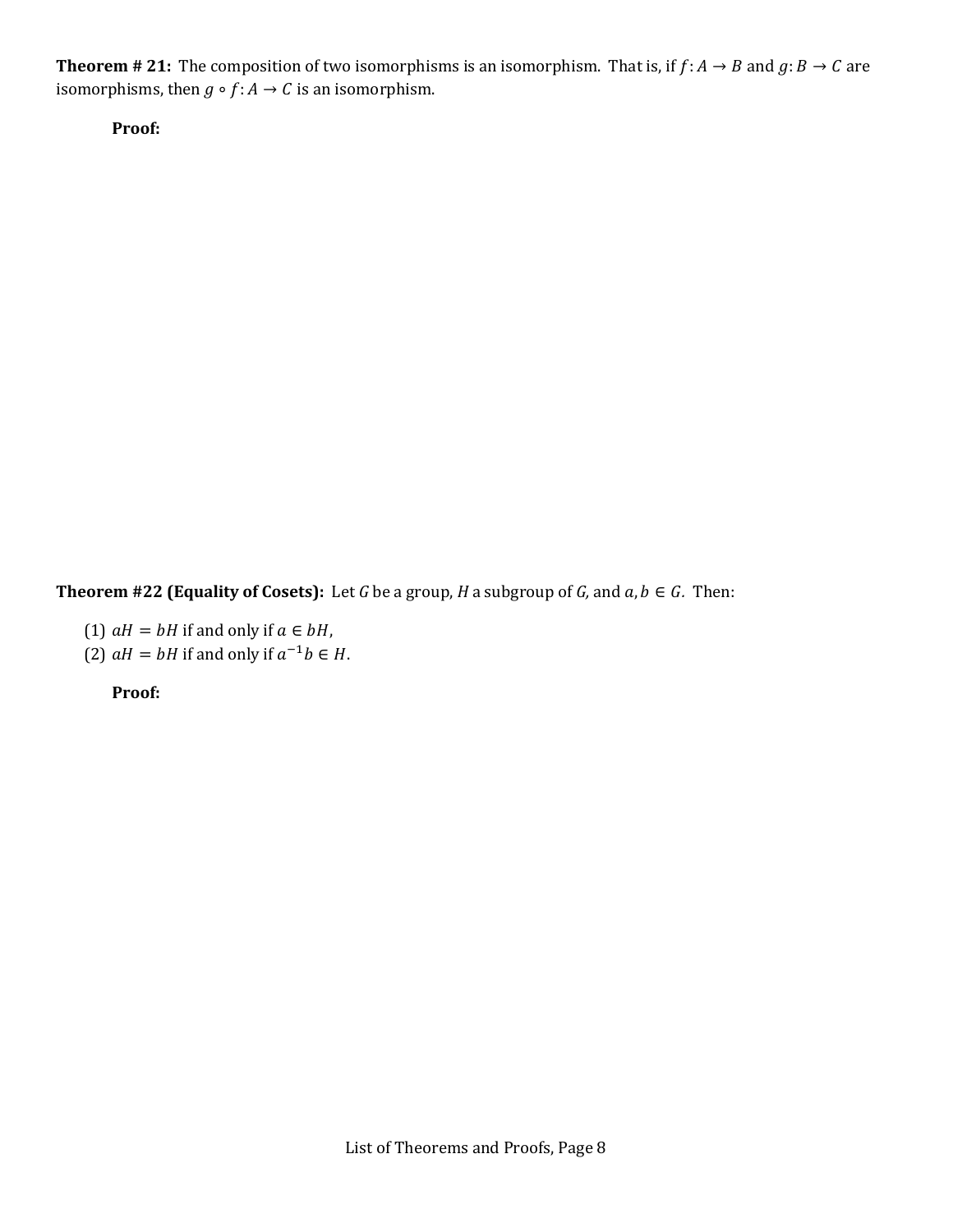**Theorem #23:** Let *G* be a group and *H* a subgroup of *G*. Then the left cosets of *H* in *G* are all of equal size and partition *G*:

$$
G = \coprod_{\alpha \in G} \alpha H
$$

That is:

- (1) Every element is contained in a coset: for any  $a \in G$  there exists a  $b \in G$  such that  $a \in bH$ .
- (2) Distinct (nonequal) cosets are disjoint: if  $aH \neq bH$  then  $aH \cap bH = \emptyset$ .
- (3) The number of elements in each coset is the same:  $|aH| = |bH|$  for any  $a, b \in G$ .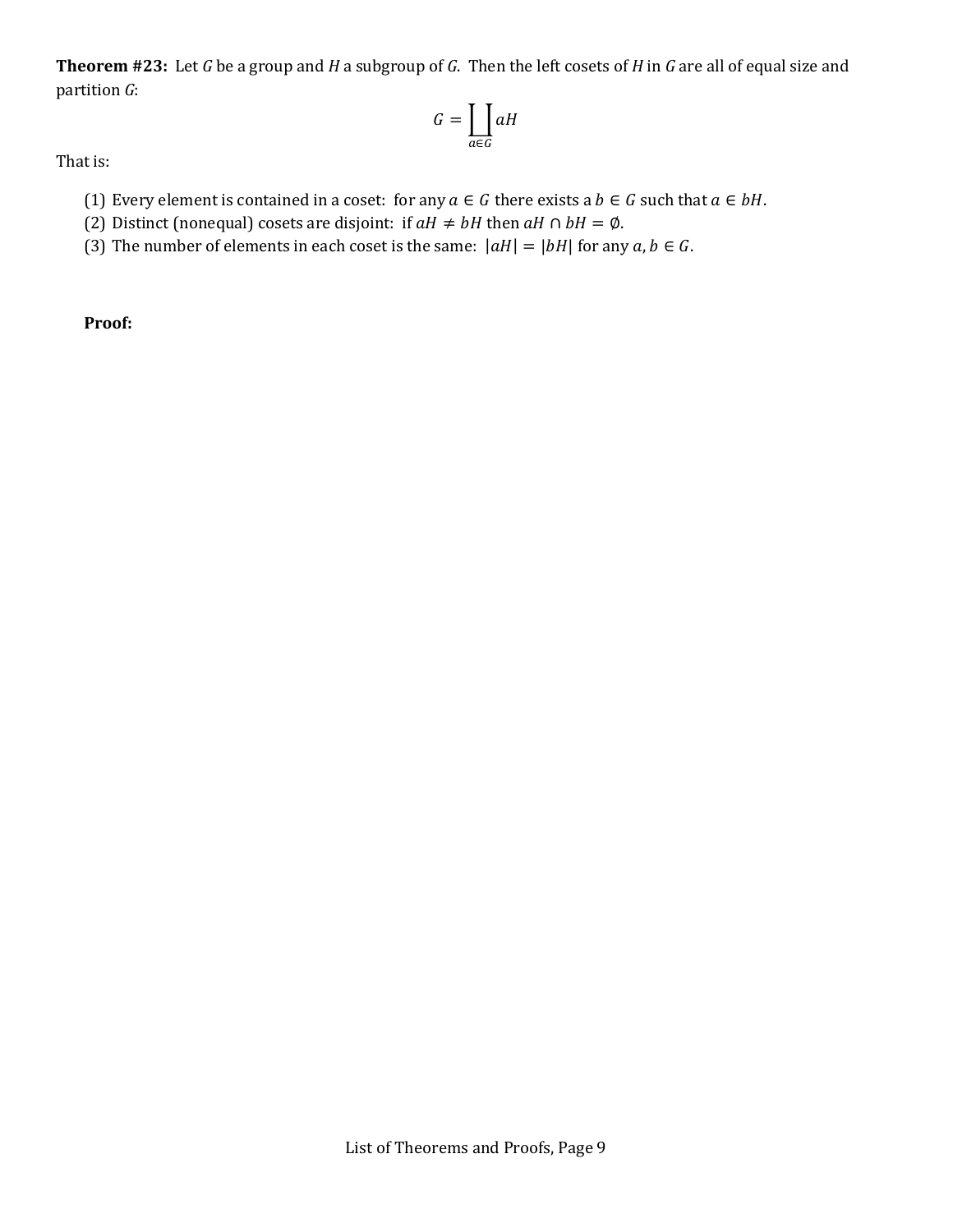**Theorem #24:** Let *G* be a group and *H* a nonempty subset of *G*. Then  $G/H$  is a group if and only if *H* is a normal subgroup of *G.*

[this theorem is extremely important! Unfortunately, we have omitted this proof due to time constraints. However, you should still recall (and be familiar with) how the left cosets equaling the right cosets were the condition that enabled the cosets we formed in  $D_4$  to be a group.]

**Theorem #25 (Normal Subgroup Test):** Let *G* be a group and *H* a subgroup of *G.* Then *H* is normal if and only if  $aHa^{-1} \subseteq H$  for any  $a \in G$ .

**Proof:**

**Theorem #26:** Let *G* and *H* be groups and  $\phi$ : *G*  $\rightarrow$  *H* a homomorphism. Then:

- (1) ker  $\phi$  is a subgroup of *G*,
- (2) ker  $\phi$  is normal in *G*,
- (3) im  $\phi$  is a subgroup of *G*.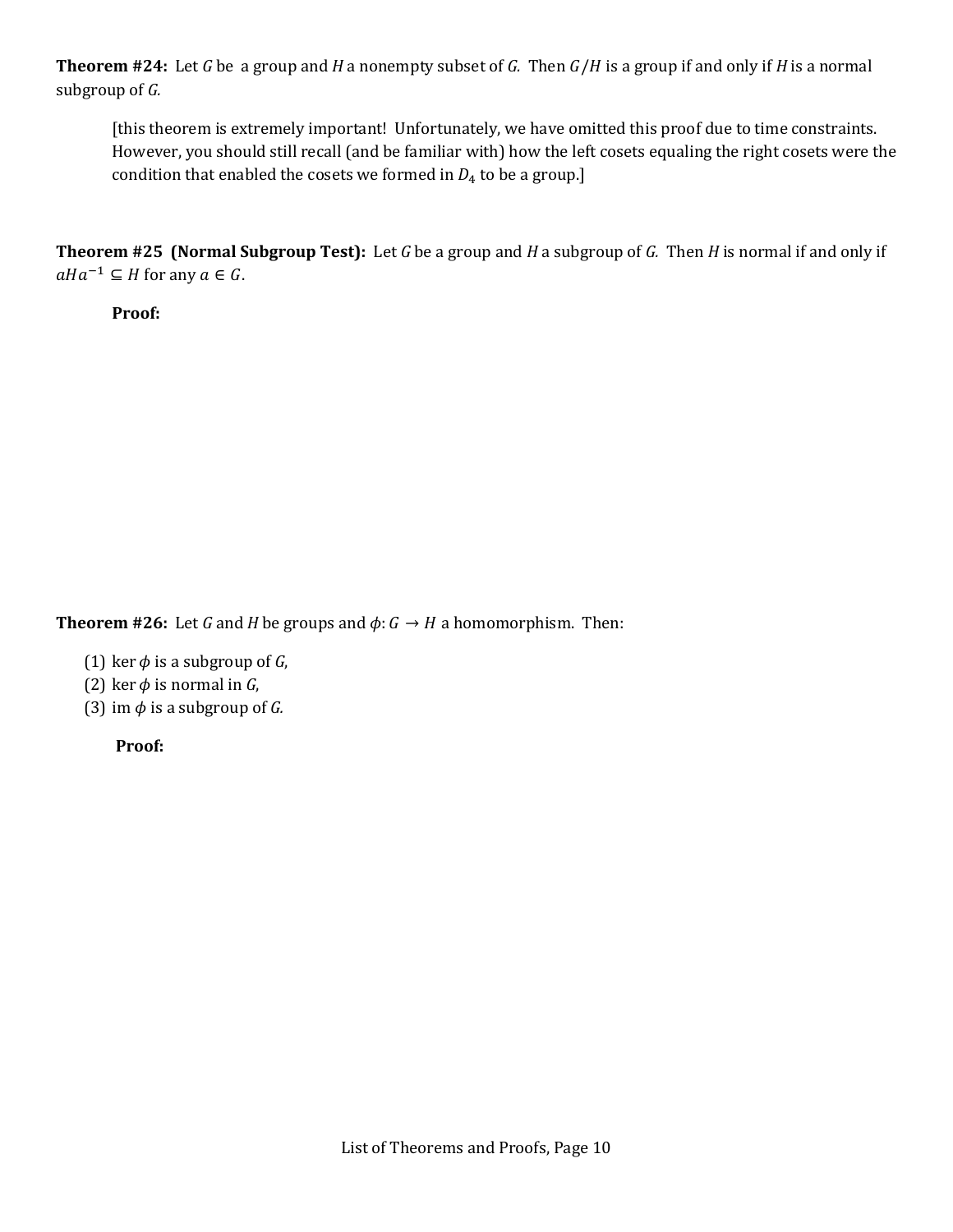**Theorem #27 (Lagrange's Theorem):** Let *G* be a group and *H* a subgroup of *G*. Then |*H*| divides |*G*|.

Proof: (Hint: use Theorem 23)

**Theorem #28:** Let *G* and *H* be groups and  $\phi$ : *G*  $\rightarrow$  *H* a homomorphism. Then  $\phi$  is injective if and only if  $\ker \phi = \{e_G\}.$